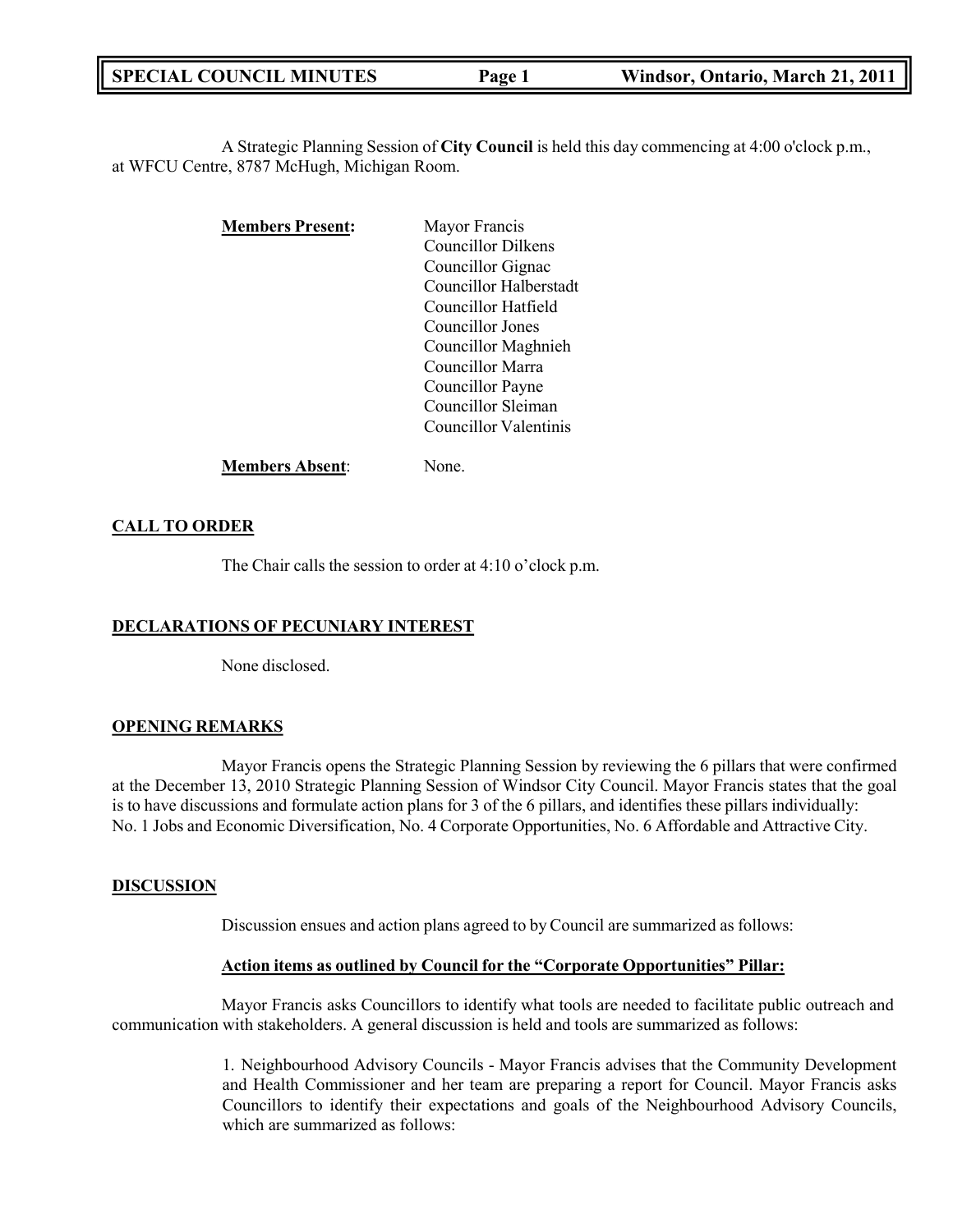- Residents need to be empowered.
- Residents need to establish their priorities from a neighbourhood perspective.
- Identify projects from a social and infrastructure perspective.
- Direct communication line between residents, elected officials and administration.
- Leadership development
- Issues Development- process for issues flowing through to Council.
- Clear defined terms of reference, charter and mandate must be established.
- 2. Dedicated corporate web site for Mayor and Councillors. (Social Media-Face book and Twitter)
- 3. Council Secretariat Position- Increase staff levels
- 4. 311/211 (e-government, dashboard)
- 5. Town hall meetings within wards. (Radio and telephone)
- 6. Inserts into tax bill
- 7. House holders Delivered city wide
- 8. Paperless System

Mayor Francis asks Councillors to identify the tools they collectively agree to pursue. Members of Council agree to the following:

- 1. Neighbourhood Advisory Councils –Town halls
- 2. 311/211- (e-government, and dashboard).
- 3. Website, social media (twitter, face book)
- 4. Householders
- 5. Paperless system

Council recesses at 5:40 o'clock p.m. Council reconvenes at 6:20 o'clock p.m.

## **Outstanding Council Questions:**

A discussion is held regarding outstanding council questions and the need for a new process. Council generally agrees to deal with outstanding council questions at the beginning of each Executive Committee meeting, where administration will provide a verbal response. The Executive Committee will also determine/approve which council questions will require a report to Council.

## **Action items as outlined by Council for the "Affordable and Attractive City" Pillar:**

City Wide Beautification – Administration to prepare a report for Capital budget meeting outlining the costs of median treatments along Wyandotte Street East from Walker Road to Lauzon Road. This project will be the first East/West median treatment.

## **Action items as outlined by Council for the "Jobs and Economic Diversification" Pillar:**

Mayor Francis provides a brief overview of the airport / cargo village initiative, specifically noting the Border Inspection Post (BIP), project phases, FedDev application, and concludes by stating that the consultant's report on phase two of the project is anticipated within the next few weeks.